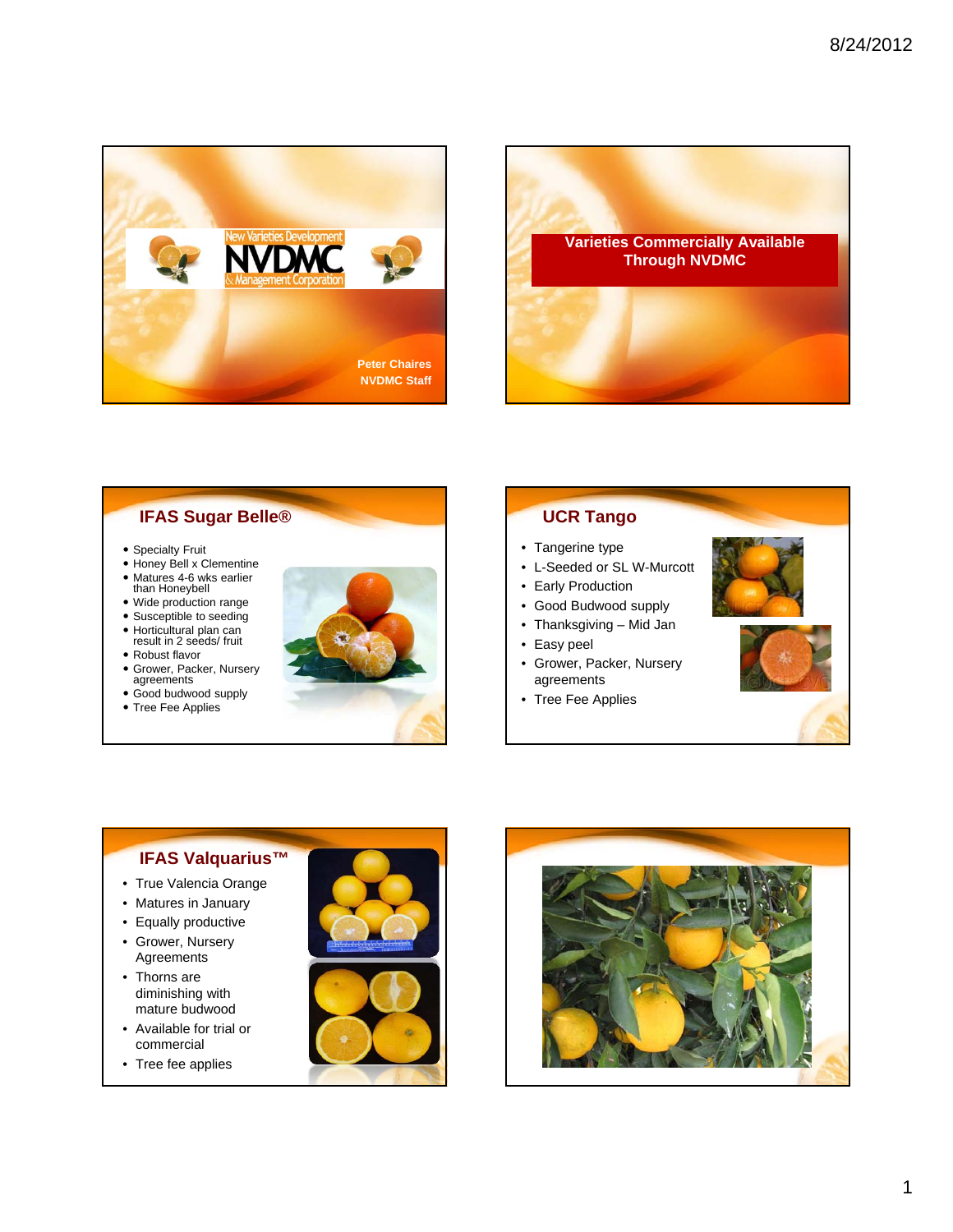





## **Private Selections**

#### • W.G. Roe

- **Three new Specialty selections**
- **Available to growers using the Noble**
- **Marketing Program**
- BioGold
	- **M-7 Early Navel**
- Israeli Suite of Specialty Fruit Varieties
	- **Contact information available**



## **IFAS 5-1-99-5 Red Pummelo** • ITN in process • Great flavor, color • Thinner peel • Tight seed pack • Depending on licensing, may be available soon. $C_{1}$  -99-3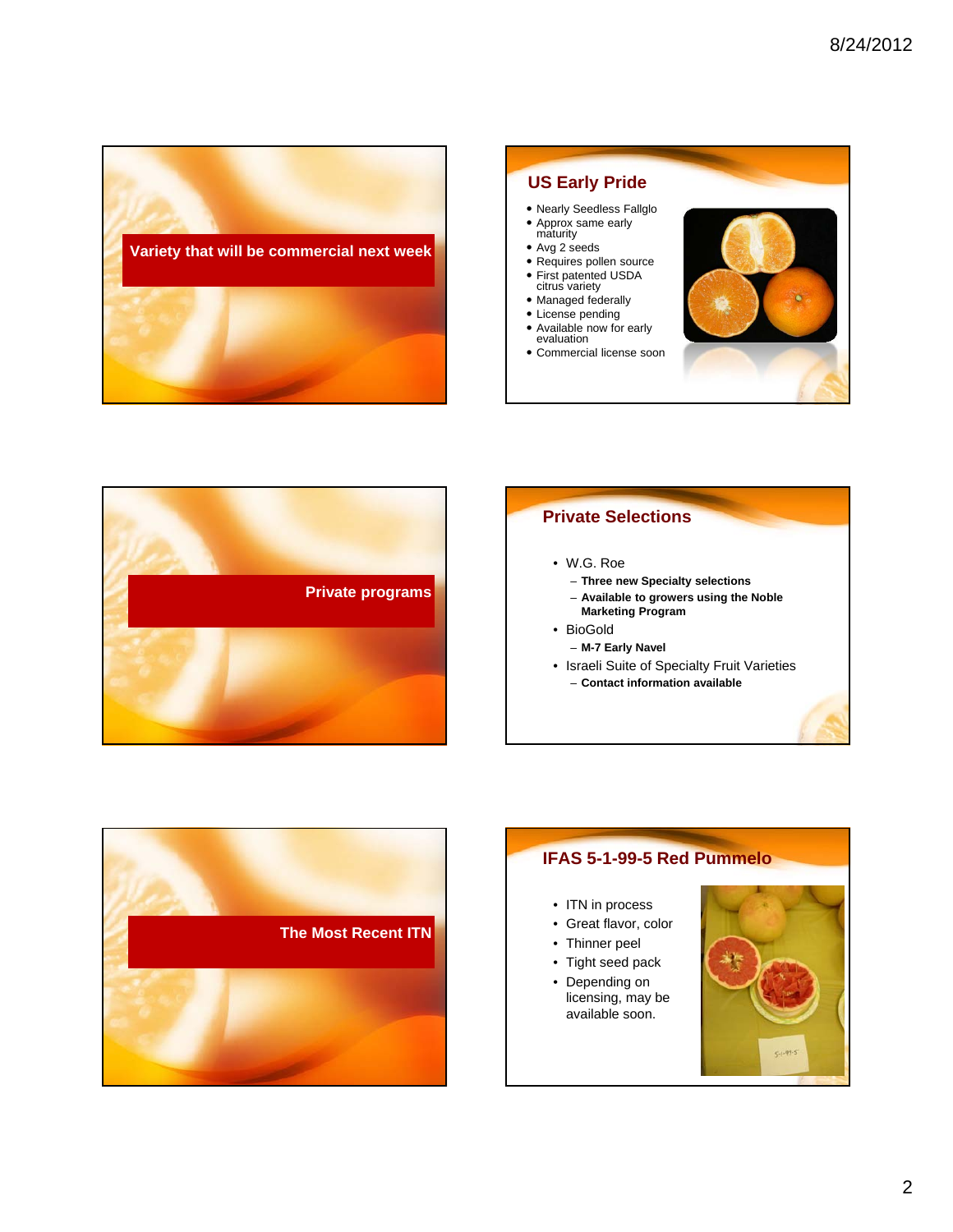



• Growers want to be involved in the evaluation process

## **FAST TRACK**

- FFSP, IFAS, NVDMC
- A means of moving experimental fresh varieties to Florida growers for evaluation
- Florida growers participate in experimental trials and offer input on commercial decisions
- Future rates are fixed
	- **Encourage grower involvement**
	- **Generate revenue to the breeding program**
- Reward growers for participating
- **Reduce future rates and head start**
- Allow late adopters to participate
- Three-Tier system

### **Tier One …… The Trial Stage**

#### **The Program**

- Statewide announcement of the opportunity
- All Florida growers invited to participate
- Growers sign up for experimental trials
- Enrollment period is 180 days, then closes
- Sign Evaluation Agreement
- Fruit not for sale
- IFAS staff involved in process
- Formation of Grower Groups
- Utilize one nursery

## **The Rate**

- \$50 participation fee per variety
- Minimum of 5 trees
- Maximum of 30 trees
- Cost of trees reimbursed by grower

## **Tier Two**

#### **The Program**

- If grower evaluators identify a variety for commercialization ……
- Those in the Tier 1 grower group are eligible to plant commercially
- Favorable Rate
- Five year Head Start
- Entry of more nurseries

## **The Rate**

- \$1.70 per tree • \$.20 retained by
- managing partner

# **Tier Three The Program**

- After head start, all others
- may enter
- No growers are excluded

#### • Rates approximate commercial averages

- **The Rate**
	- \$2.75 per tree
	- \$.25 retained by managing partner